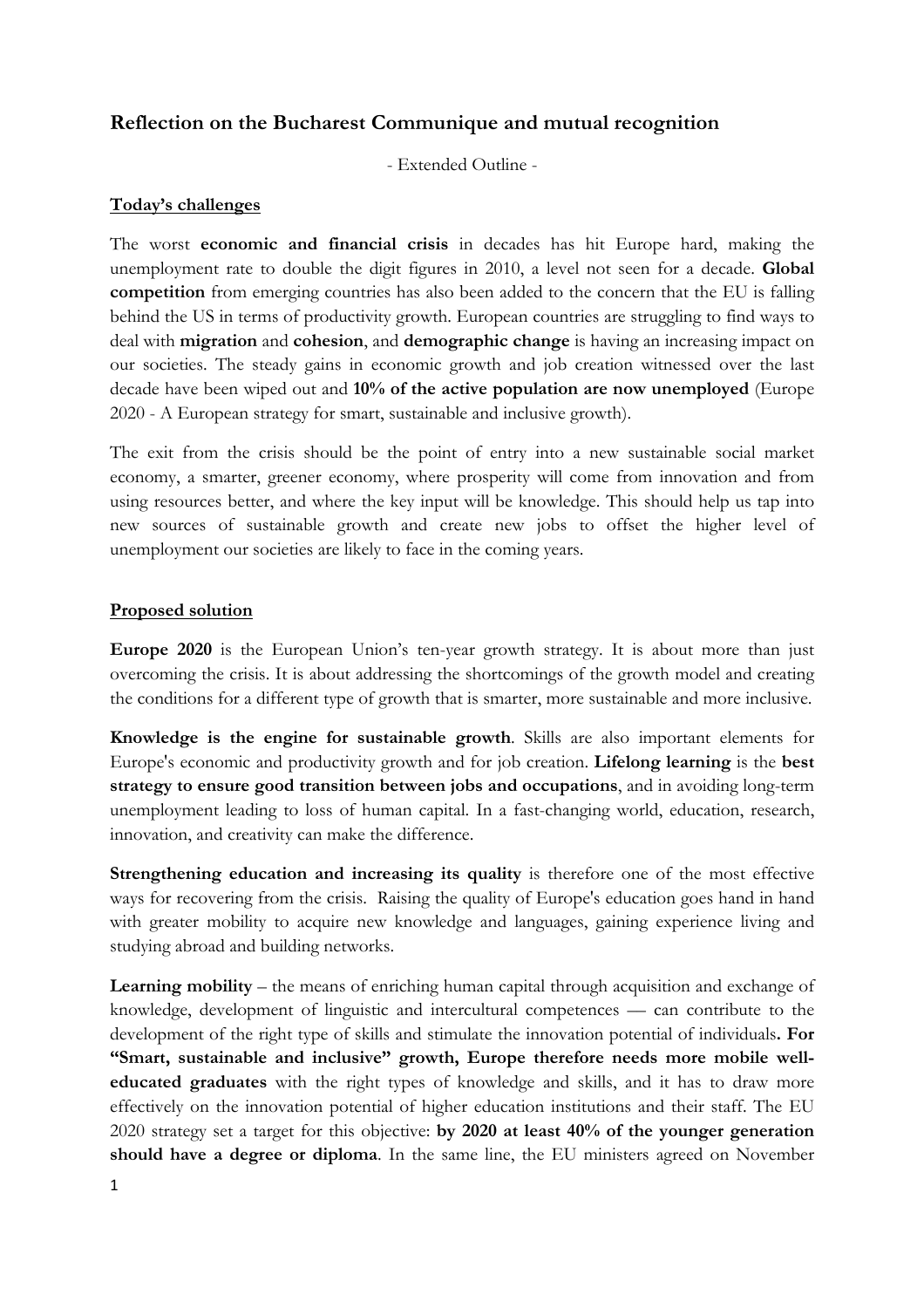2011 on the 20% mobility target according to which **by 2020 at least 20% of higher education graduates should have conducted all or part of their studies abroad**.

However, a successful EU2020 relies on a **partnership for progress**, combining **Member States' commitment to take action at national level**, and the harnessing of all the developed instruments to make the most of the potential at EU level.

# **Current academic recognition legal framework**

The basic prerequisite for **successful international mobility is recognition** of academic credits and of higher education qualifications. There are no common binding rules within the framework of the European Union for academic recognition, but there is an overarching principle of fair recognition set out in the Lisbon Recognition Convention  $(LRC)^1$ , applicable to the European Higher Education Area. The Lisbon Convention calls for recognition of entry requirements, study periods, and degrees, "unless substantial differences can be shown" by country, institutional type or individual institution, and programme. In the same line, the principle of equal access to education within the MS for European Union citizens also facilitates academic recognition, limiting the possibility of MS to refuse recognition of degrees. Furthermore, the NARIC network (National Academic Recognition Information Centre) promotes fair recognition within the EU and monitors the implementation of the LRC through its activities and projects.

In the vast majority of countries (30) in the EHEA, higher education institutions take the final decisions on recognition of foreign qualifications for the purpose of further studies. This fact increases the risk that decisions are taken without the knowledge of the LRC, or all the other tools developed for the facilitation of recognition. Confusing nomenclature (undergraduate "Master" degrees or "academies" focussing on Bachelor education) also complicates recognition practices. For this reason overarching qualifications frameworks have been adopted at both EHEA (the three Bologna cycles) and EU level (European Qualifications Framework Life Long Learning – EQF-LLL): to facilitate the recognition process. Nonetheless, the 2012 Bologna Implementation Report shows that there are still recognition problems in instances of access to the next cycle, when bachelor degrees do not give access to master studies.

Talented students are prevented from fulfilling their potential because of recognition obstacles which they have to overcome when they want to migrate between systems. The autonomy of HEIs is important, and recognition decisions can and should be taken easier at the institutional level, but this autonomy should not be used as an excuse to refuse access to education. Information exchange and sharing of best practices among countries and organisations could help develop and improve recognition practices, and for this reason the European Commission supports financially such initiatives.

 

 $1$  Convention on the Recognition of Qualifications concerning Higher Education in the European Region, 1997.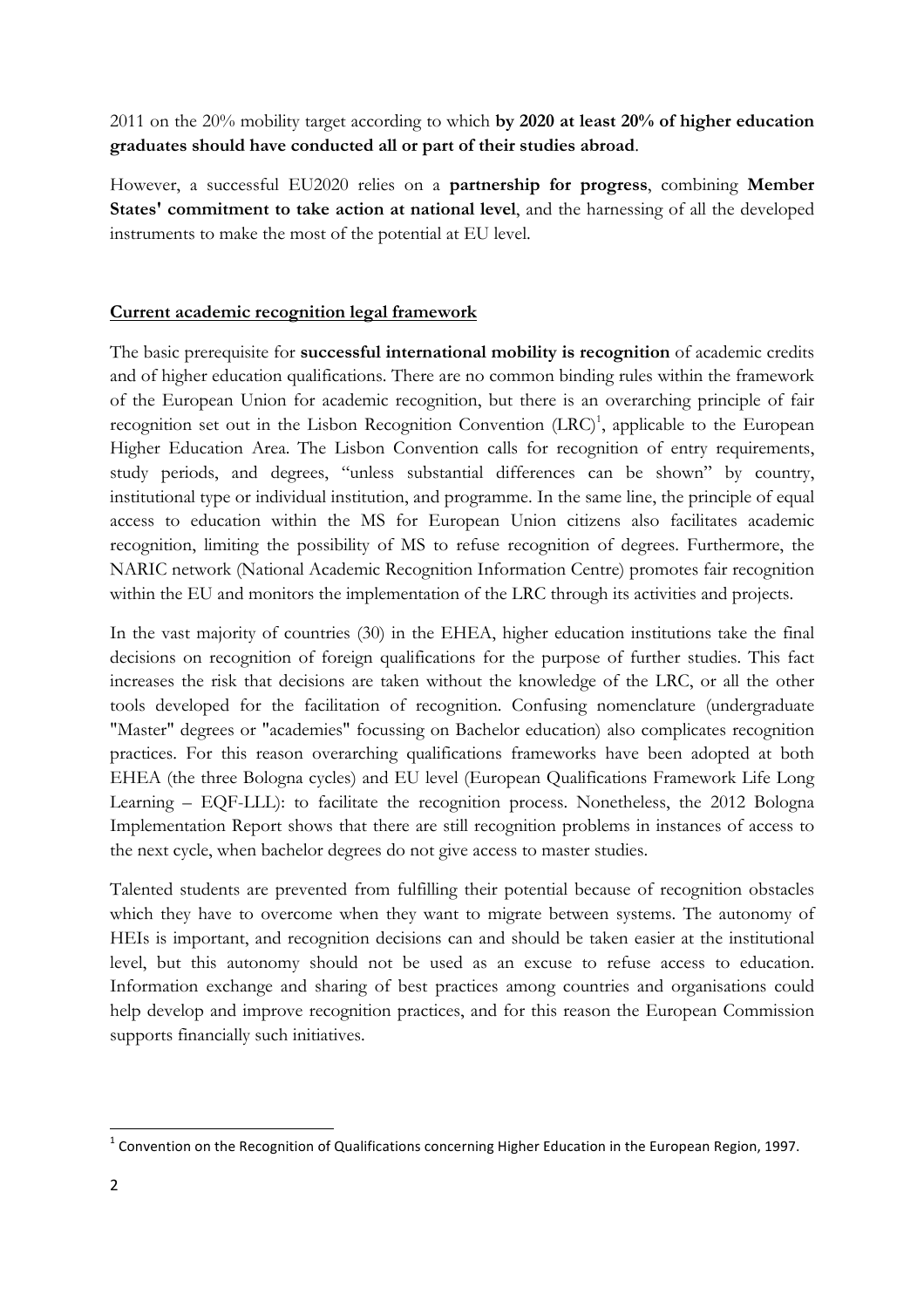#### **Advantages of mutual recognition**

Recognition is important for promoting international education and promoting cross-border mobility of students, researchers and workers. Moreover, it promotes mutual understanding and rapprochement among different nations. Academic recognition constitutes an **important policy tool for achieving Europe 2020 goals and reinforcing the European Higher Education Area**. Without commitment to and implementation of EU 2020 and the EHEA policies at national level, these cannot become an effective reality.

Programmes developed jointly by universities from different countries and awarding joint degrees have the potential to stimulate developments in various action lines promoted by both the EU Modernisation Agenda and the Bologna process (they require joint curriculum development, joint quality assurance and joint decisions regarding mutual recognition of parts of programmes acquired at partner institutions). Moreover, the establishment of joint programmes or degrees inevitably lead to sounder recognition, above all, solving the remaining recognition issues of study periods and credits by partner institutions. Some countries acknowledge that their involvement in organising joint degrees or programmes stimulate them to become more familiar with each other's education systems, which will also encourage more effective recognition throughout Europe<sup>2</sup>.

Agreements on mutual recognition reduce difficulties and obstacles to those who having received a diploma in one country wish to continue their studies or pursue professional activities in another country. **Mutual recognition** of higher education diplomas **strengthens** therefore **academic cooperation and promotes knowledge dissemination**; **consequently, higher education acquires an international characte**r while the acquaintance with the world achievements in the field of education assist in **upgrading the skills** of students, researchers, lecturers and experts. Moreover, mutual recognition not only contributes to the recognition of qualifications in higher education, but it also prevents the necessity of multiple accreditations for joint programmes and institutions operating across borders.

#### **Instruments and tools developed for better academic recognition**

A series of **transparency and translation tools** have been developed within Europe to increase the level of trust and to make the diverse system more comparable and compatible. The European Credit Transfer and Accumulation System (ECTS), the Diploma Supplement(DS), the qualification frameworks – both national(NQFs) and overarching (FQ-EHEA and EQF-LLL)– the European Standards and Guidelines, and the shift to learning outcomes, are all meant to create the link of trust which facilitates smooth recognition of foreign academic degrees.

An overarching system for quality assurance, next to the self-certification and referencing processes of national qualifications to the FQ-EHEA and to EQF-LLL should solve the trust issue in academic recognition. For this reason the EQAR (European Quality Assurance Register

 

<sup>&</sup>lt;sup>2</sup> 2012 Bologna Implementation Report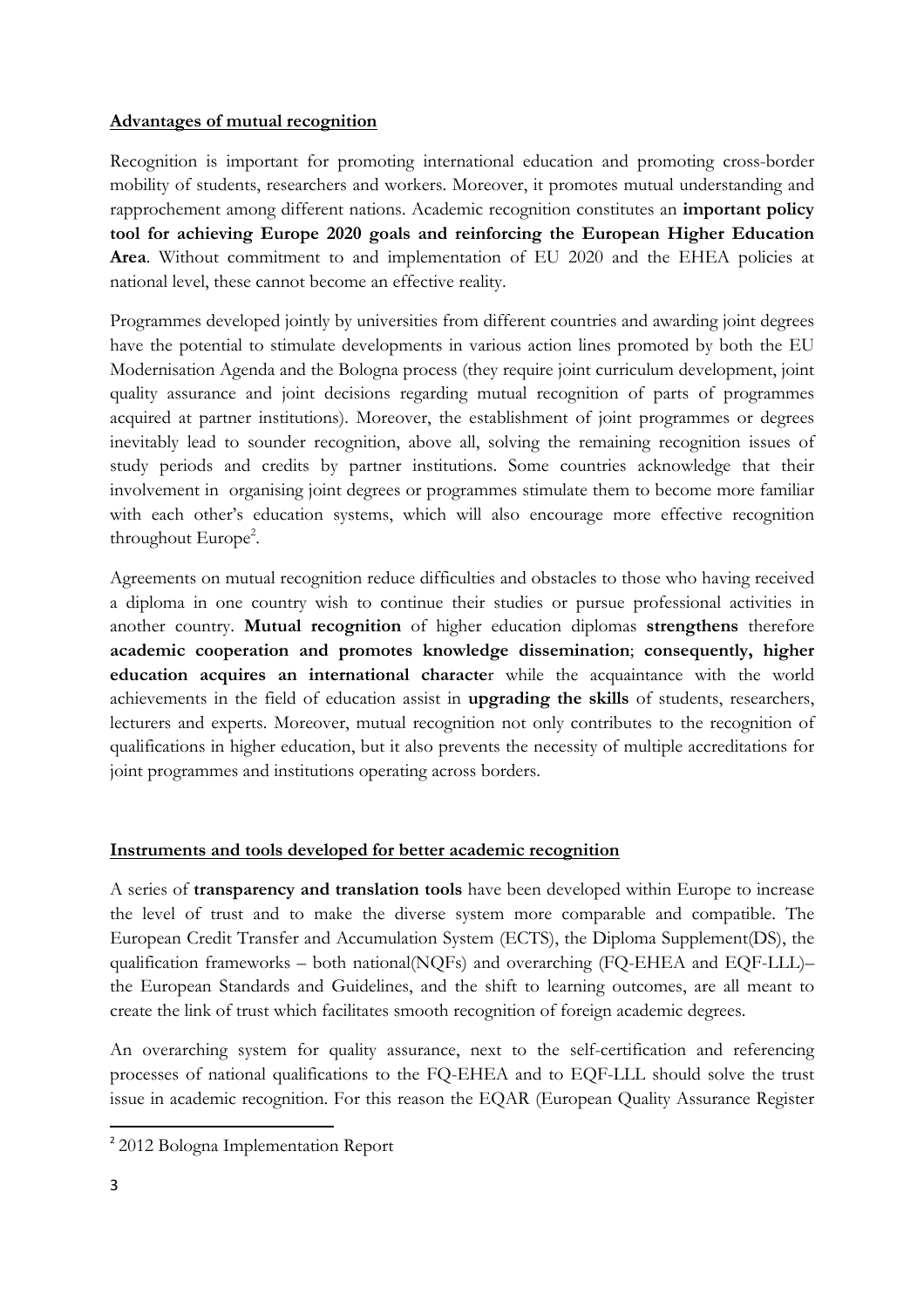for Higher Education) was set up. The same holds for the European Consortium for Accreditation (ECA). Should all these developments function well in practice, then we might be even closer to automatic recognition.

### **The European Commission's support for academic recognition**

The European Commission will continue to **support the exchange of best practices in recognition** through activities organised within its Thematic Working Group on the Modernisation of Higher Education, as well as through funding of NARIC projects. Being responsible for academic recognition of diplomas and periods of study, not just in the Member States of the EU, but also in the EEA countries and Turkey, all the NARICs should help achieving the long term Bologna goal. They could also help building bridges between education systems and qualifications, and act as forum for further development of recognition policies.

The EAR Manual, a **NARIC project**, constitutes an important means of spreading good practices and implementing the principles of fair academic recognition, and be used as driver for national policy change. Supporting good recognition practice by the ENIC-NARIC network is therefore necessary, given the role of the network in monitoring and implementing the principles of the LRC and in promoting the use of goof recognition practices.

Recognition is one of the cornerstones of the EU in cooperation in higher education, as our education programmes promote and organise mobility both for shorter and longer periods. Going on learning mobility would not be attractive if we cannot reassure people that their qualifications gained abroad will be recognised. The **Erasmus for All** programme will expand the possibilities for European citizens to go on both shorter credit mobility and degree mobility in and outside Europe. To make this attractive it must be ensured that recognition procedures are fair, clear, transparent and consistent. The Erasmus for All programme will make recognition processes smoother for credit mobility through the use of the Erasmus University Charter and students' learning agreements. Mobility cannot take place without recognition.

Furthermore, as follow up to the Bologna long term goal on automatic recognition, the European Commission acts as a facilitator and coordination point for the **pathfinder group**. The pathfinder group was set up with the participation of several Bologna countries (BE-fr, Be-nl, DE, DK, EE, LU, NL, PT, SE, SI), to build on the existing Bologna tools but not be bound by them, and explore ways through which to achieve automatic academic recognition within the group by 2015.